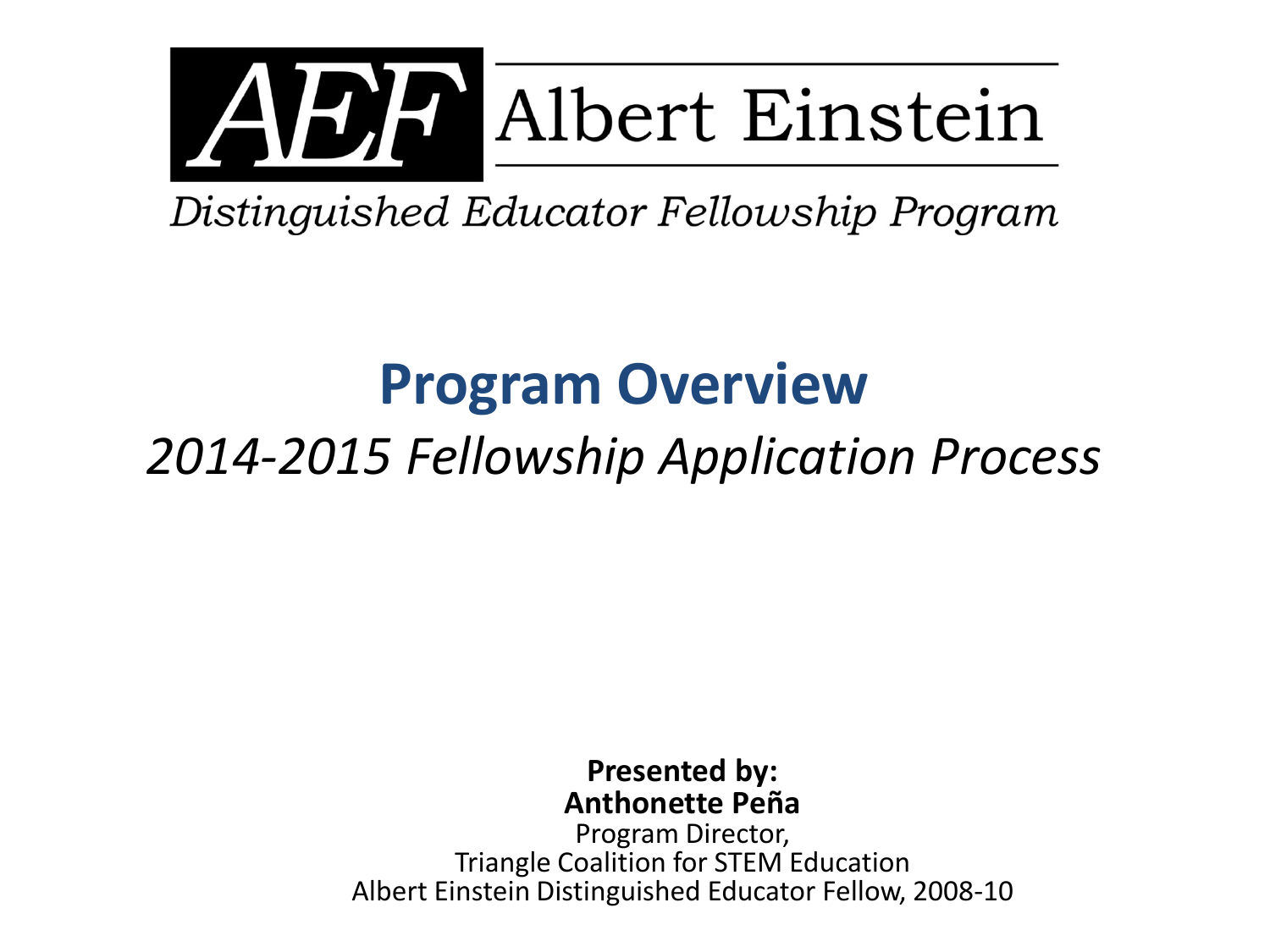

## **Presentation Outline**

- Program Overview
- **The Fellowship Experience**
- **Eligibility**
- **Benefits**
- **Participant Obligations**
- $\blacksquare$  How to Apply
- Candidate Selection Process
- Key Dates
- Frequently Asked Questions
- Resources and Contact Information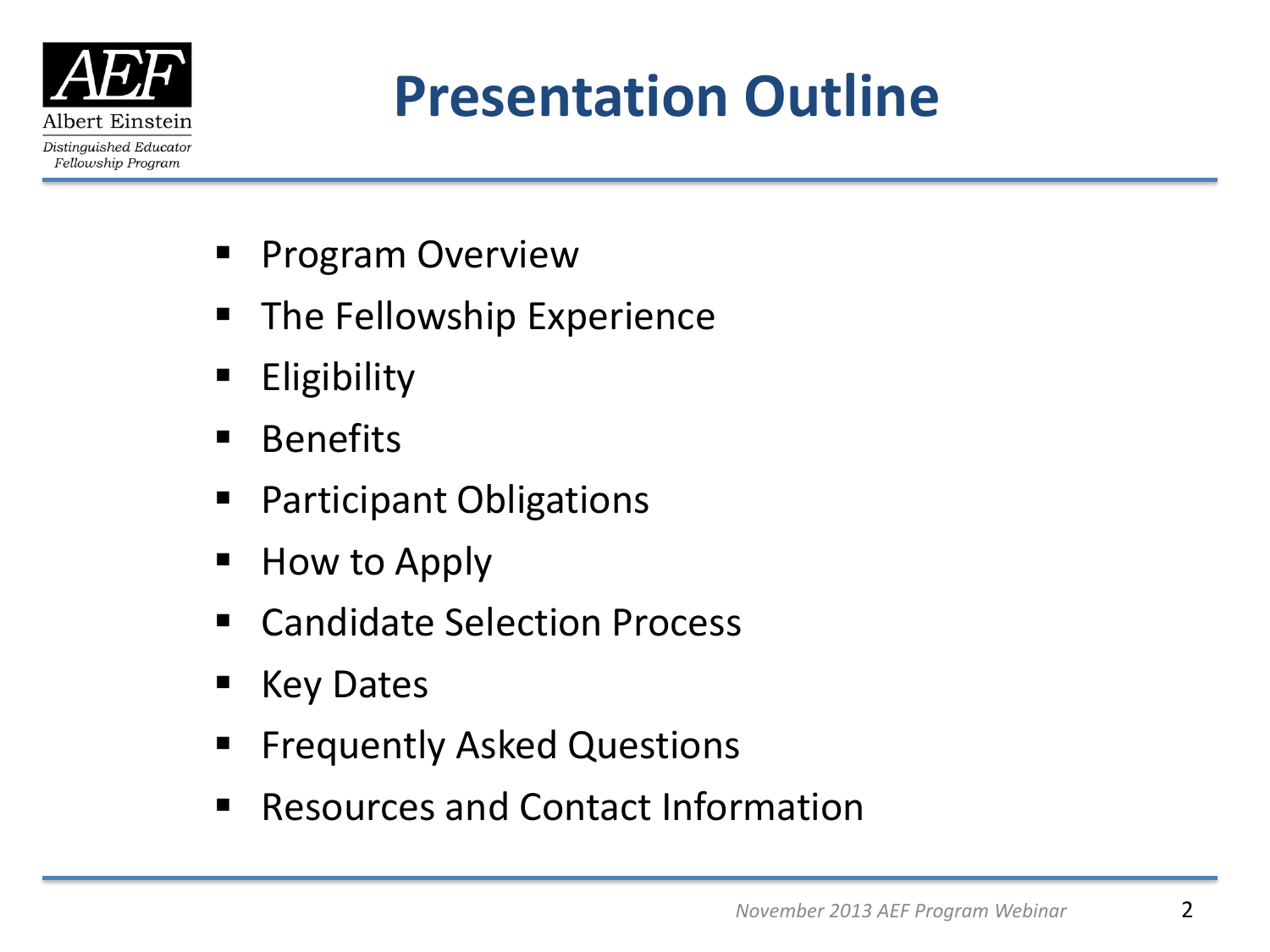

### **Program Overview – (1)**

- For ~25 years, over 250 experienced and distinguished K-12 STEM educators have served as Fellows in Federal and U.S. Congressional offices in Washington, D.C.
- Federal and Congressional offices value the experience and perspectives of STEM teachers.
- Fellows are provided a very unique opportunity to learn about how Federal agencies and Congressional offices work and how programs are developed and implemented.
- In addition, the program also provides professional development opportunities for Fellows to enhance their leadership and teaching skills.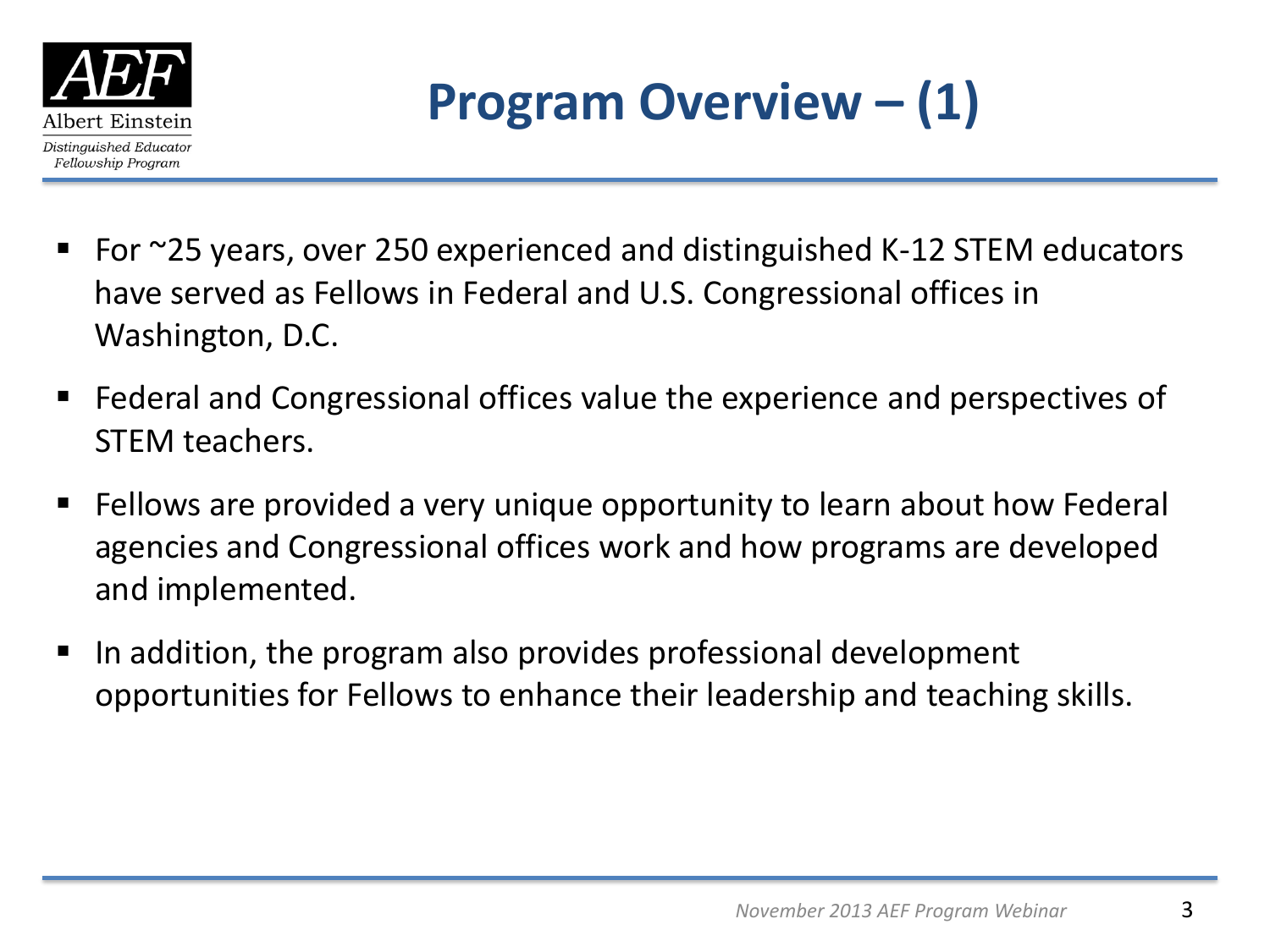

## **Program Overview – (2)**

- **Fellows serve an 11-month appointment in Washington, D.C.**
- The AEF Program is currently seeking applications for the 2014-2015 Fellowship Year. **Applications are due 5:00pm EST Wednesday, December 4, 2013.**
- Candidates are selected through a competitive application process that involves: 1) expert external peer review of applications, and 2) in-person interviews of semi-finalists in Washington, D.C. by agency host office staff.
- Approximately 20-25 Fellows are selected each year.
- Fellows are selected to serve in one of four sponsoring Federal agencies or a U.S. Congressional Office.

The AEF Program is managed by the U.S. Department of Energy's Office of Science, in partnership with other sponsoring agencies including the National Science Foundation (NSF), the National Aeronautics and Space Administration (NASA), and the National Oceanic and Atmospheric Administration (NOAA), and in collaboration with the Triangle Coalition for STEM Education and the Oak Ridge Institute for Science and Education.

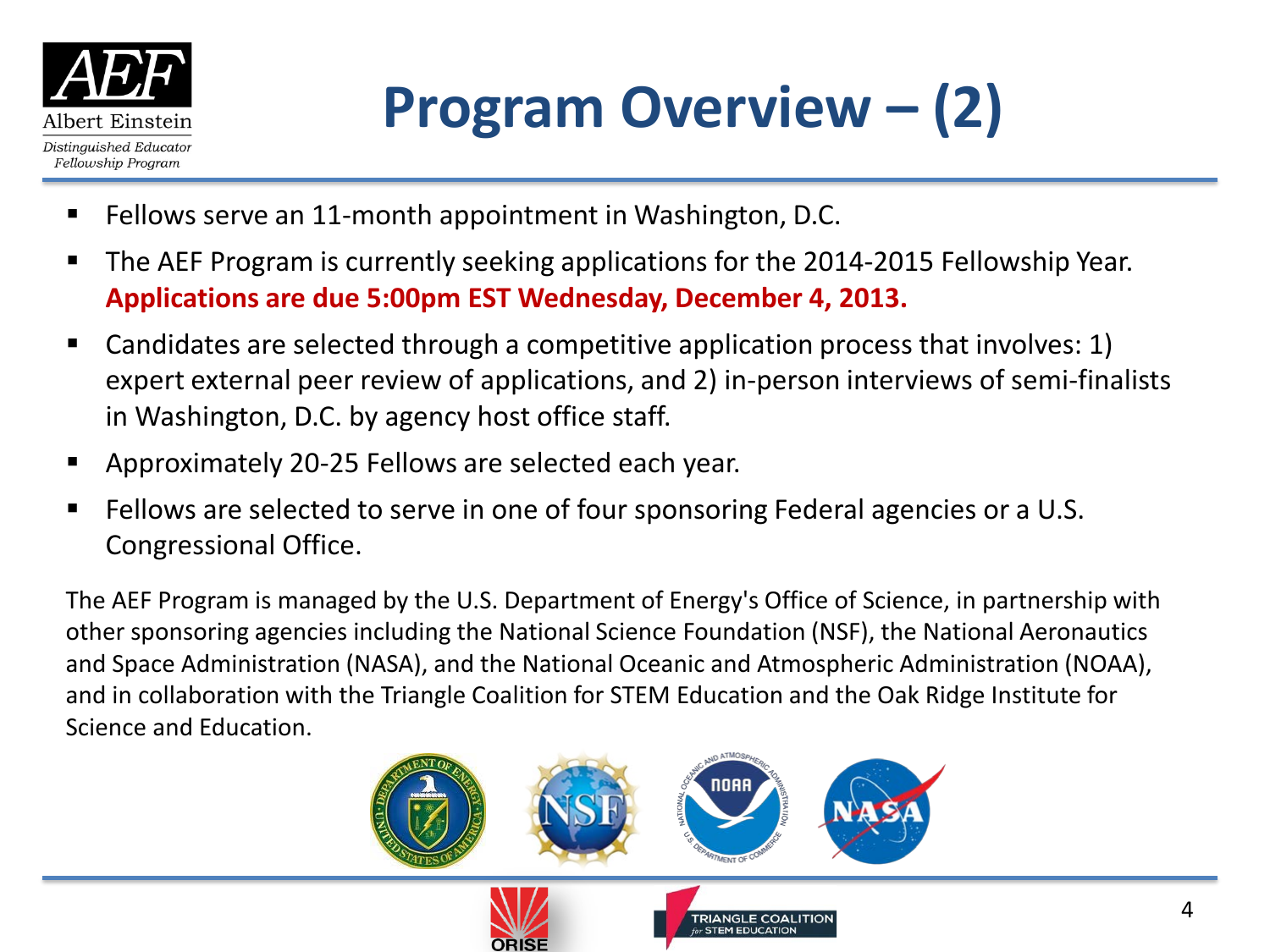

### **The Fellowship Experience**

- Fellows begin the year with a 3-4 day Orientation, which provides valuable information on key STEM education policies and on executive branch and legislative processes, and an introduction professional resources around D.C.
- Within the first several weeks, Fellows settle into their host offices, where they develop to mutually agreeable scope of duties and projects with supervisor or mentor.
- Official professional development opportunities are planned for Fellows each month.
- In addition, Fellows plan and arrange informal professional development opportunities for their cohort, and take advantage of the many open STEM education related activities going on in the D.C. area.

#### **Some outstanding contributions of past Einstein Fellows include**:

- Designing and implementing national science, math, and technology education programs and online tools;
- Drafting legislation and advising on policies that seek to improve K-12 education in the U.S; and
- Establishing and evaluating national and regional programs centered on school reform and teacher preparation in science, mathematics, engineering, and technology.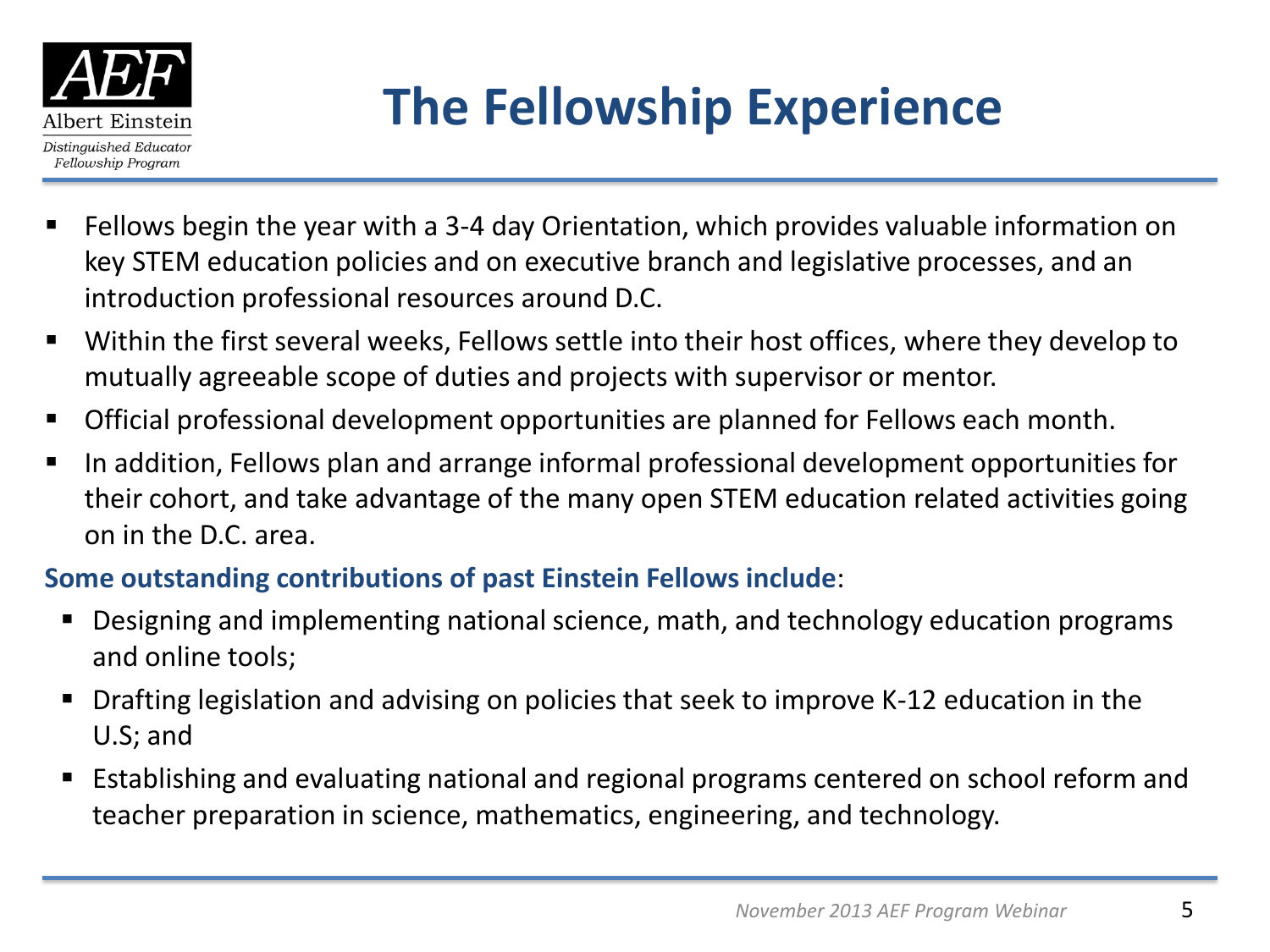

## **Eligibility**

To be eligible, applicants must:

- Be a U.S. citizen by the application due date (December 4, 2013)
- Have a minimum of 5 years of full-time teaching experience\*
- Have been teaching full-time in a public or private elementary or secondary school in a STEM discipline in at least 5 of the last 7 years\*
- Be currently employed full-time in a public or private elementary or secondary school (as a teacher, administrator, full-time teaching coach, etc.)
	- *\* Teaching students in the classroom at the K-12 level*
	- *\* Student teaching during training or certification does not count towards this requirement*
	- *\* Teaching positions held in countries other than the U.S. does count towards this requirement*

In addition, applicants are limited to applying up to 3 times within a 6-year period.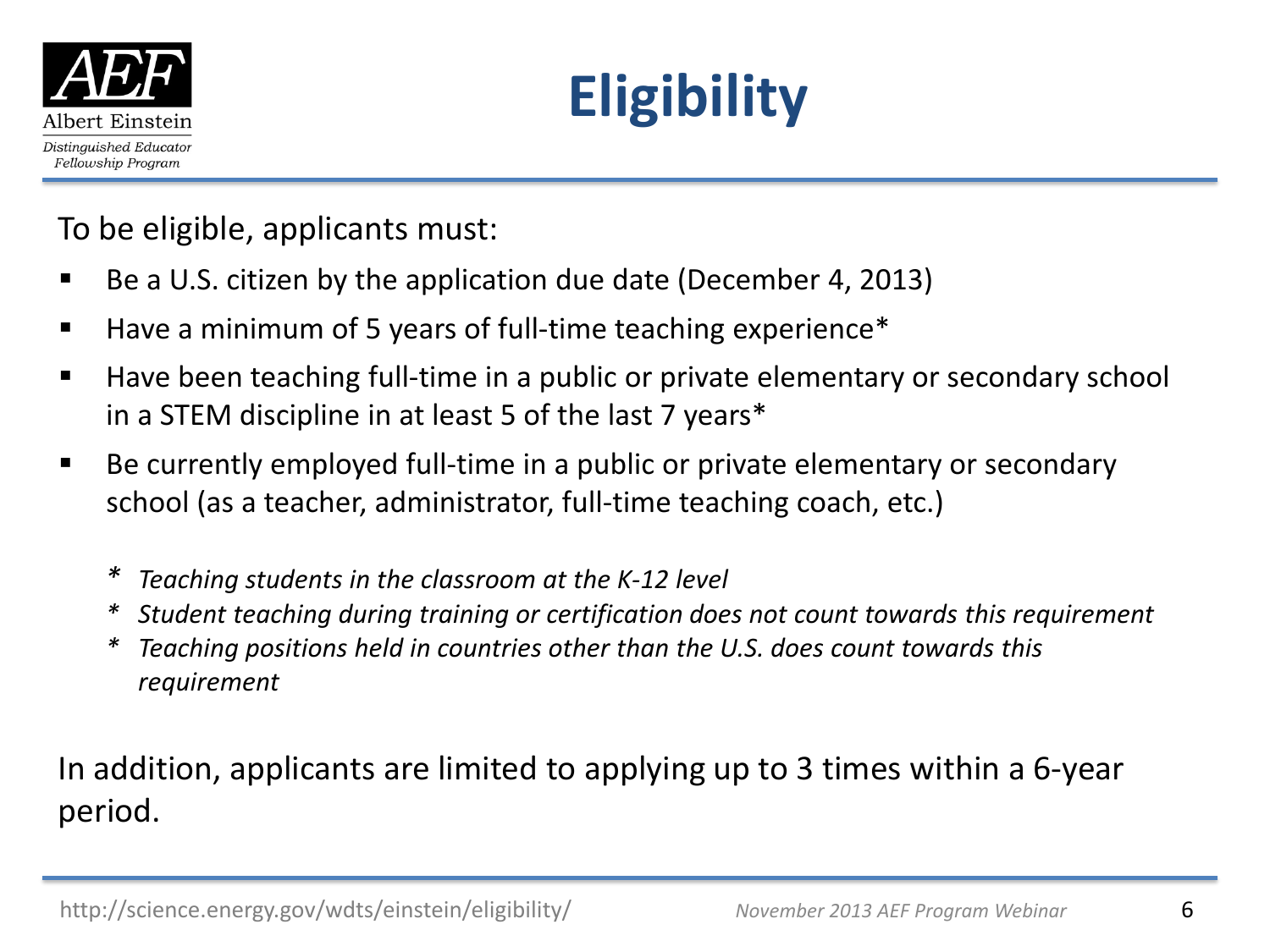



- An amazing year in Washington, D.C. bringing your expertise and experience to assist federal and Congressional offices, while gaining professional experience and knowledge that build your leadership skills as an educator.
- Structured professional development opportunities to interact with various organizations, associations and experts who focus on STEM education issues and are located in the Washington metropolitan area.
- Compensation:
	- o Monthly stipend of \$6,000.
	- o Housing stipend of \$1,000/month.
	- o Travel allowance for approved travel related to the host agency assignments and Fellow's professional development. The travel stipends vary by agency and Fellow's assignments.
	- o Reimbursement for relocation to and from Washington, D.C. Maximum reimbursement may vary by agency.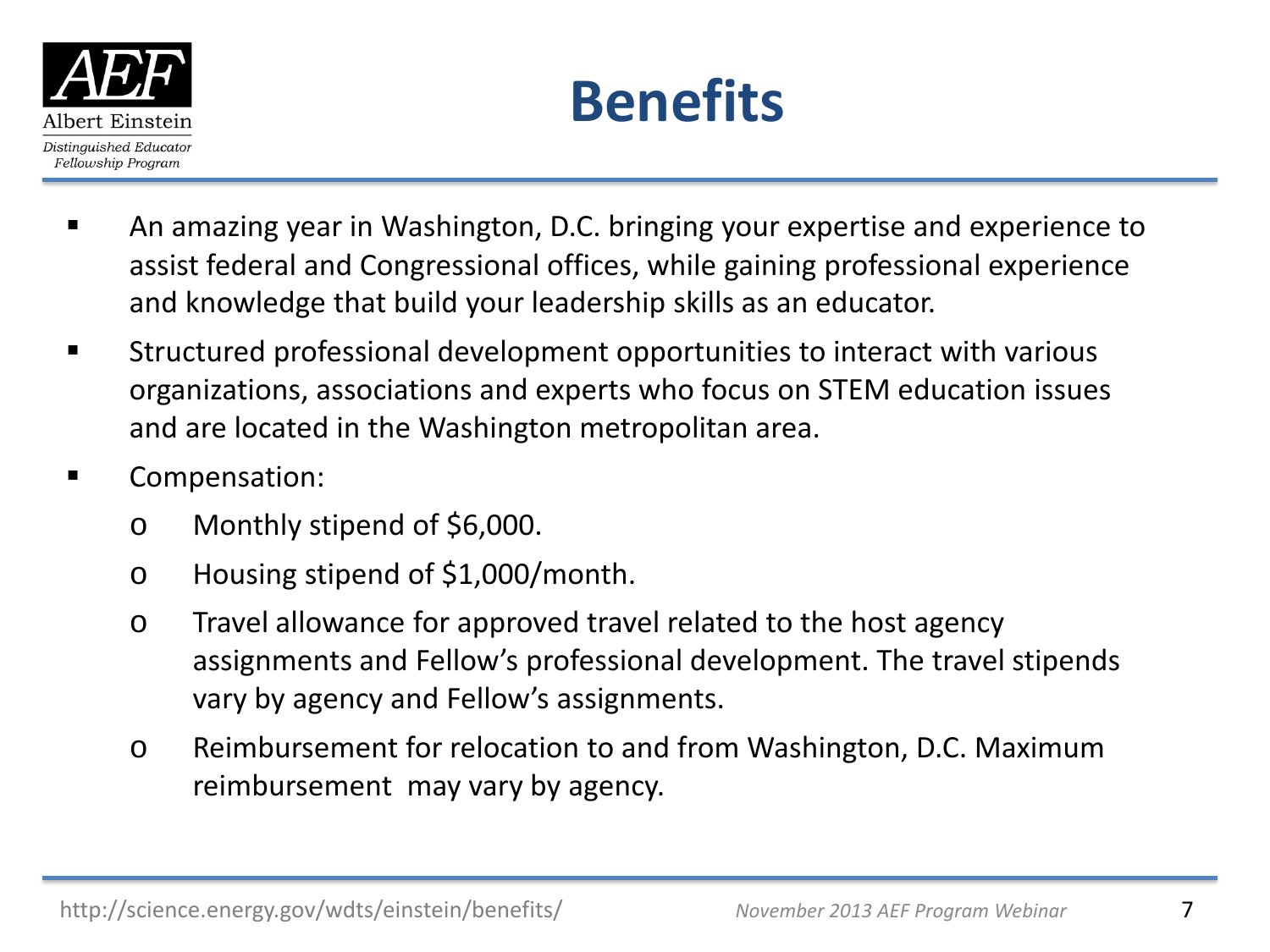

## **Participant Obligations**

Fellows:

- Are expected to carry out the full 11-month term of their appointment in Washington, DC. *Appointments officially begin September 1, 2014.*
- Will need to make official arrangements for their leave of absence from their current teaching and/or school appointment.
- Must agree to other terms and conditions of their appointment provided by their sponsoring agency, which include, for example, requirements for ethical conduct, financial disclosure, and avoiding conflict-of-interest.

During the fellowship year, the program requirements for the Fellows include:

- The development of an individual professional development plan for the year;
- Regular reporting on your activities within your host office and related to your individual professional development plan; and
- Regular participation in the official professional development sessions organized by the Triangle Coalition.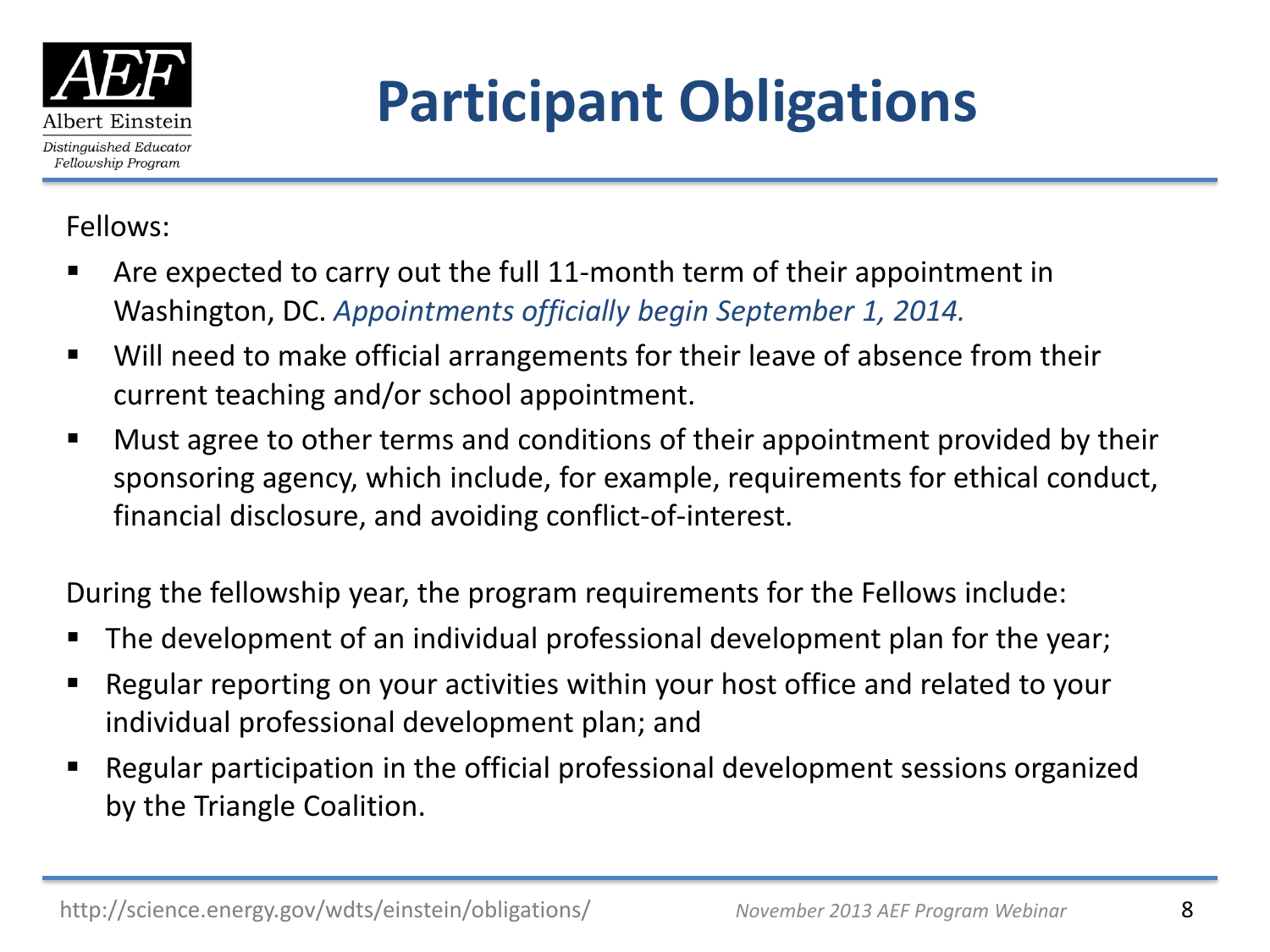

#### **Interested candidates must apply through the online application system.**

- 1. The application requests information about you on the following:
	- o Contact information
	- o Education and training (formal education and continuing education)
	- o Teaching and professional experience
	- o Citizenship status
- 2. Five essays are required (~400-500 words each):
	- a. Describe why you have chosen to apply to the fellowship program.
	- b. Describe how you have demonstrated leadership in STEM education beyond teaching in the classroom.
	- c. Describe your writing and organization skills, through experience with writing complex reports, reviewing proposals, and organizing meetings, etc.
	- d. Describe an education issue that is of great interest or concern to you and the major challenges associated with that issue.
	- e. Describe your experience with facing challenging responsibilities that required independence, self-motivation, and confidence in one's own judgment.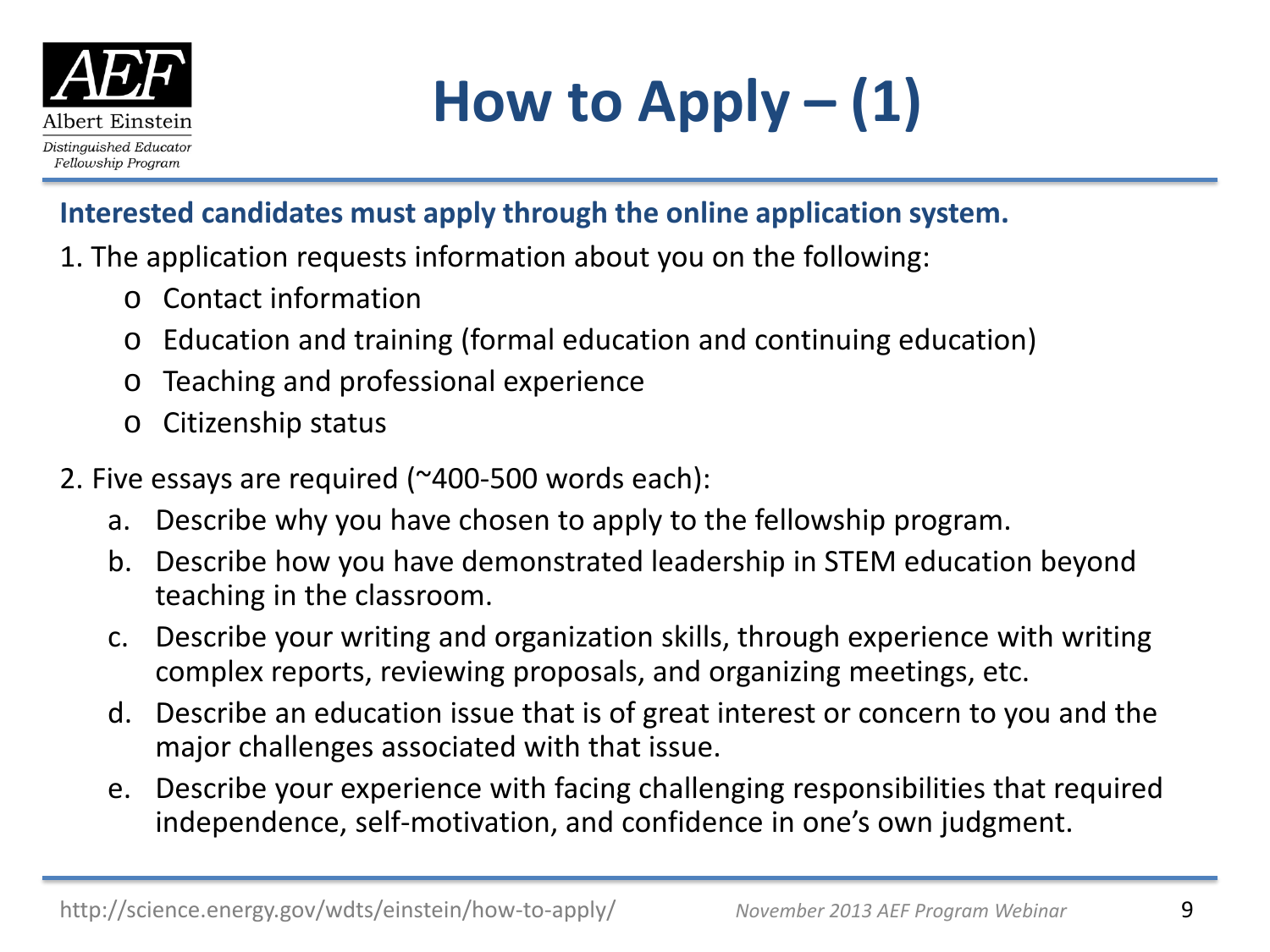

**How to Apply – (2)**

- 3. Applicants select the type placement they would like to be considered for:
	- o Federal Agency only
	- o Congressional Office only
	- o Federal Agency or Congressional Office
- 4. Three Letters of Recommendation are required
	- o 1 of the 3 letters must be from a school or district official. This can be a principal, vice-principal, superintendent, assistant superintendent, or equivalent, e.g. a headmaster/headmistress.
	- o All letters are due by the application deadline and must be submitted online through the online instructions provided to the recommenders.
	- o Applicants are responsible for ensuring the three letters of recommendation are submitted on time. Send out your recommendation requests early!

The application system provides an individual "Status Page" so you can keep track of what is completed and what applications requirements still remain. The Status Page also informs you of the status of the letters of recommendation.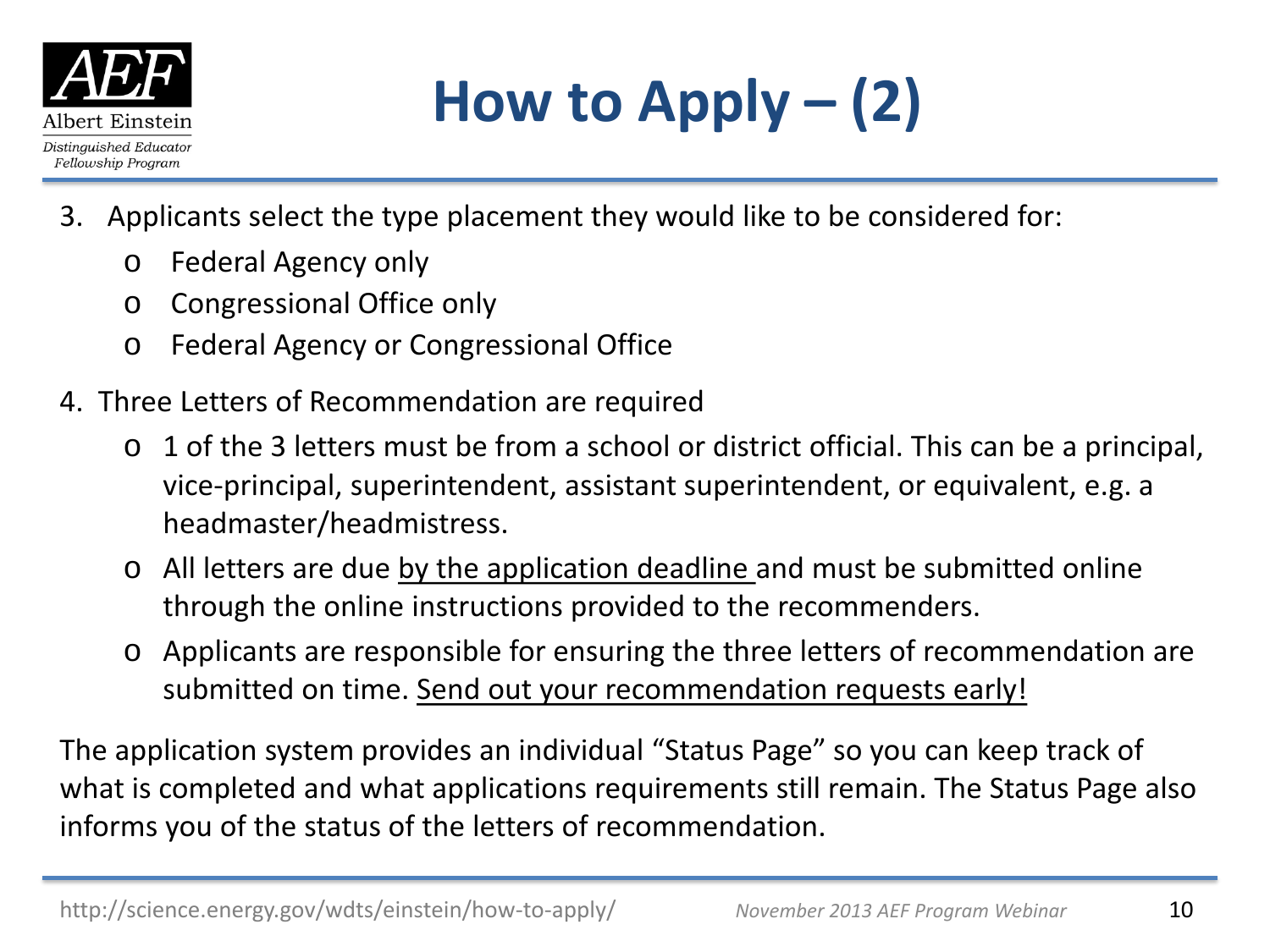

## **Candidate Selection Process**

- **1. Compliance and Eligibility Review**
- **2. Merit Review**
- **3. Sponsor Agency Selection of Semi-Finalists**
- **4. Semi-finalists Interviews**
- **5. Fellowship Offer Notifications**
- **6. Placement of Host Offices**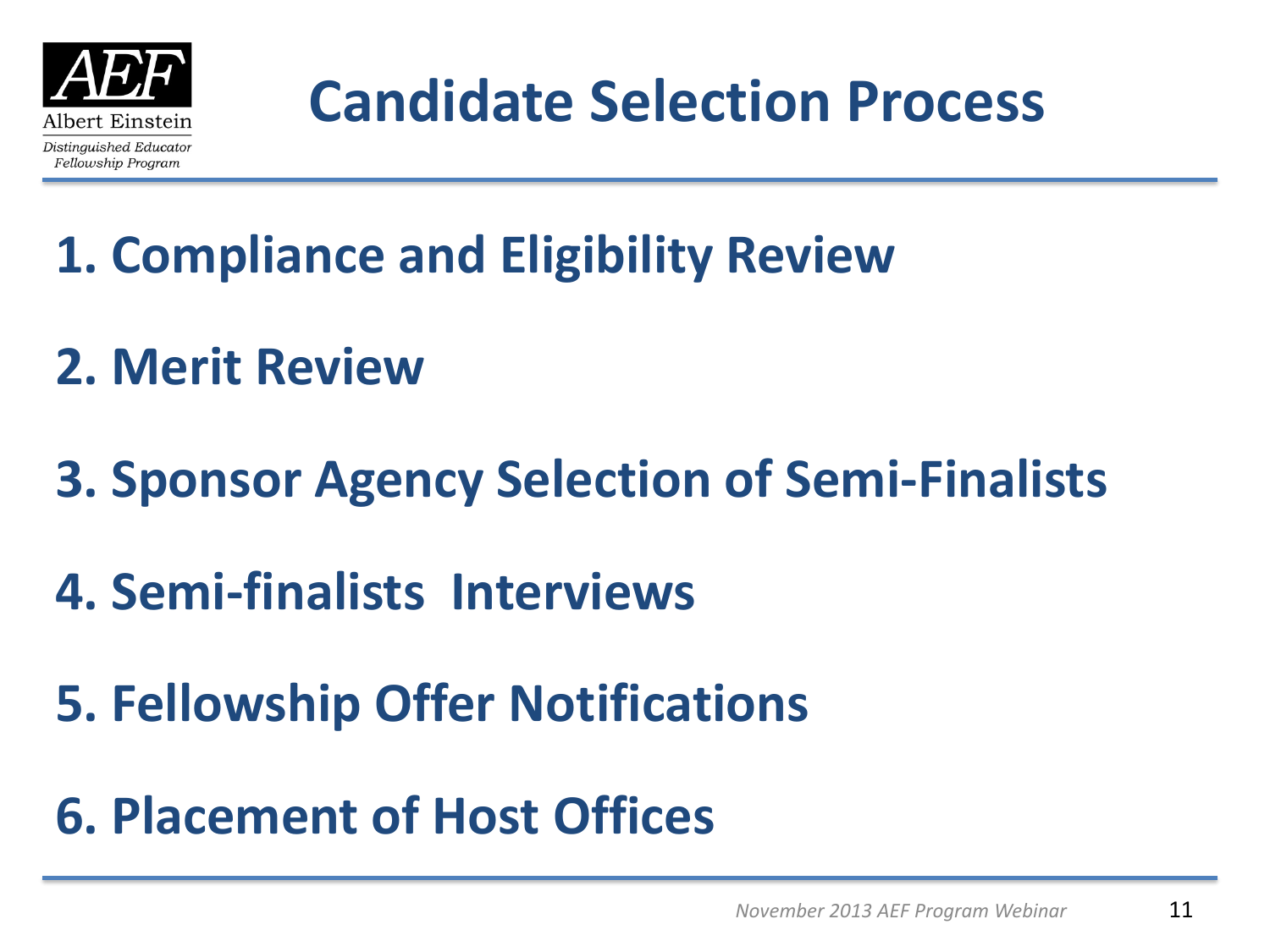



### **Applications are due 5:00pm ET Wed., December 4, 2013**

**EXP** Completed applications and letters of recommendation must be submitted by the December 4, 2013 deadline.

| <b>Other Key Dates</b>                                                       |                                        |
|------------------------------------------------------------------------------|----------------------------------------|
| <b>External &amp; Agency Application Review</b>                              | 7-8 weeks                              |
| <b>Notification to Semi-Finalists</b>                                        | Late January 2014                      |
| Travel Arrangements made for Semi-Finalist Interviews in<br>Washington, D.C. | Late January 2014                      |
| Interviews in Washington, D.C. *                                             | <b>February 23-25, 2014</b>            |
| <b>Congressional Fellows Placement Interviews</b>                            | 3-5 days between<br>June $-$ July 2014 |
| Official Orientation for the 2014-2015 Einstein Fellows                      | September 2-5, 2014                    |

*\* Save these dates. Semi-finalists interviews cannot be arranged for any other time.*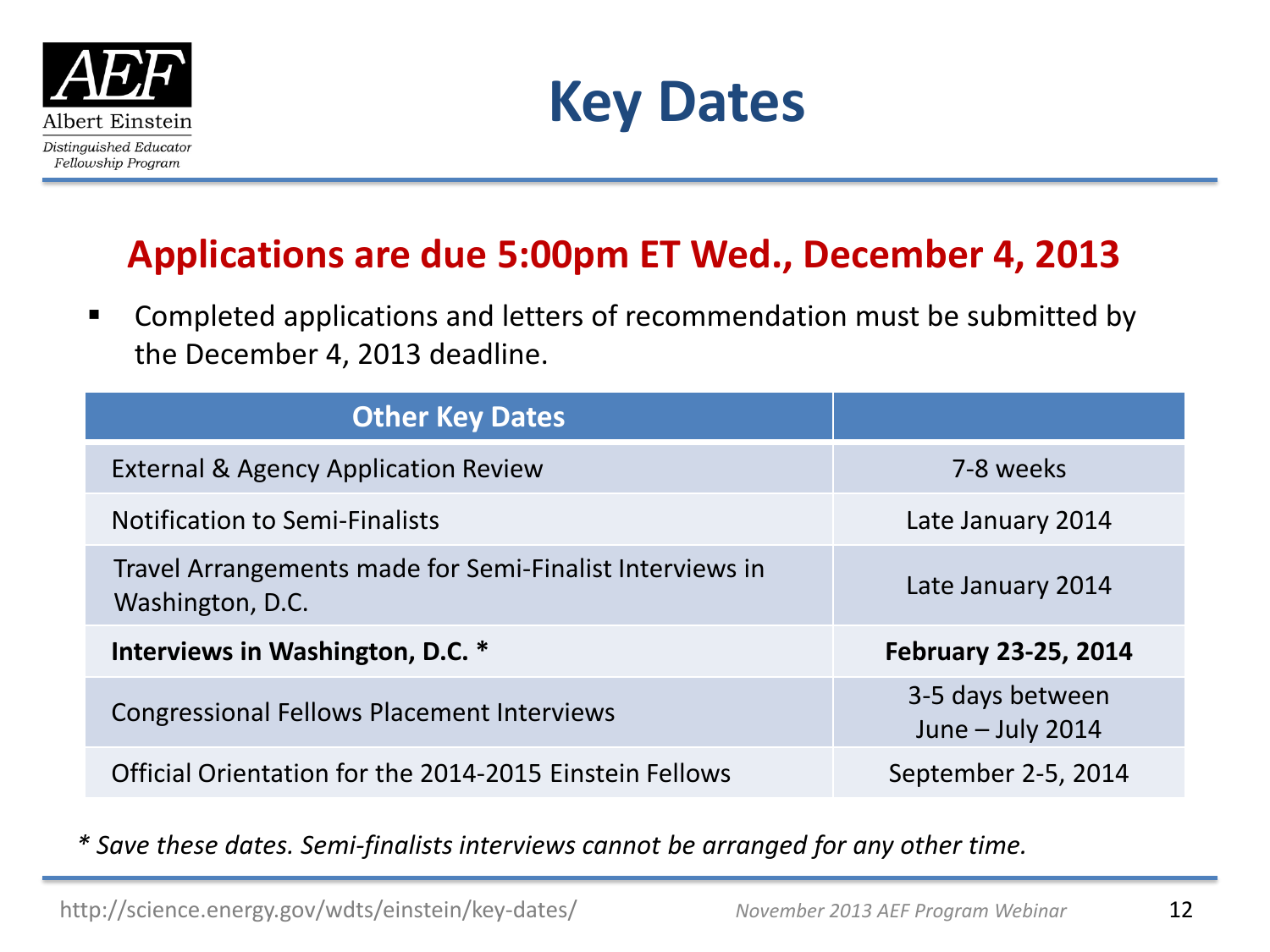

- How do I determine if I am eligible to apply?
- What is a typical workday like?
- My school does not have a leave policy that requires them to hold my position until I return, would I still be able to participate?
- Do Fellows bring their families?
- How would I find housing for the year?
- What do Fellows typically do after their fellowship? Do most of them go back to their teaching positions?